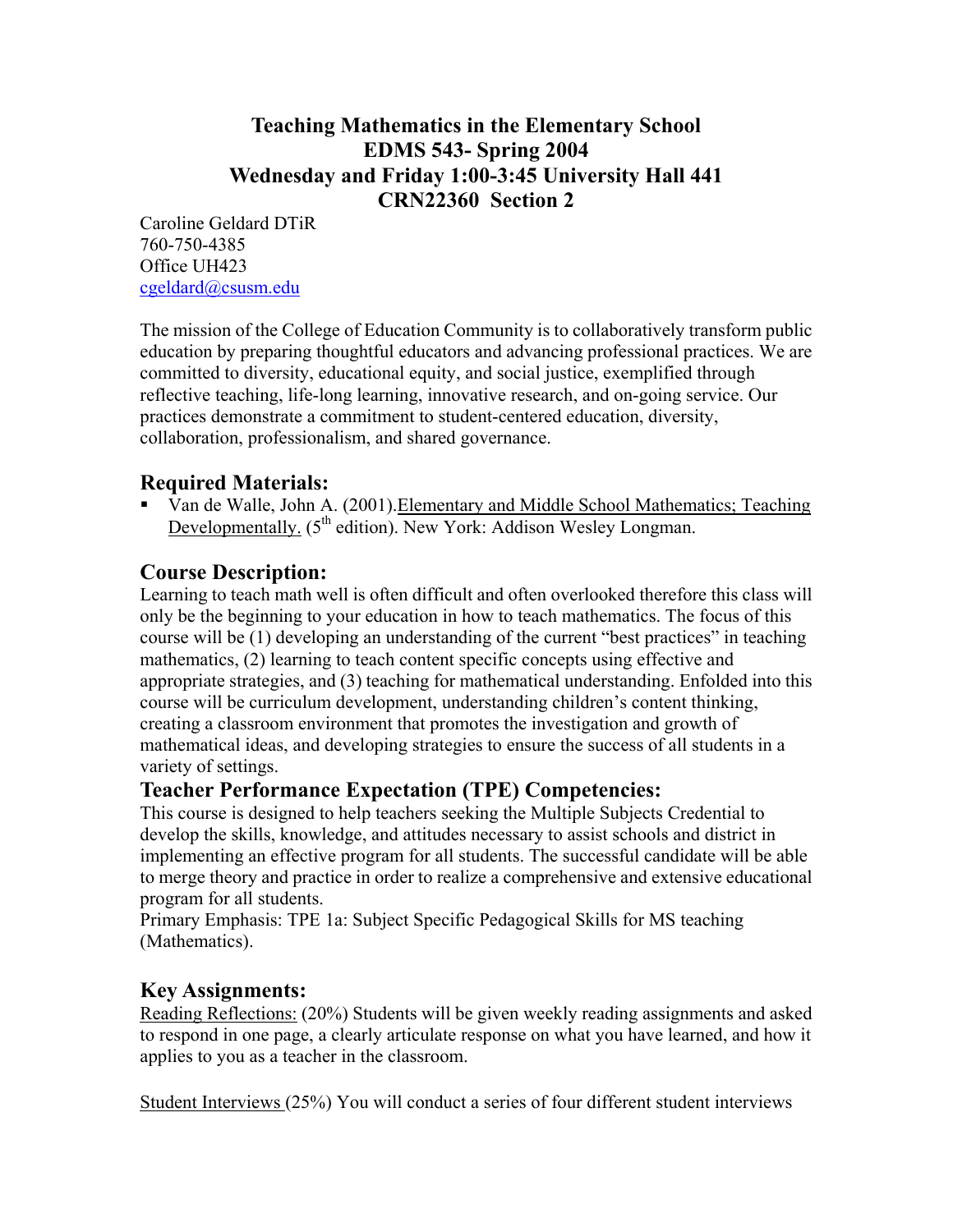based on questions provided in class. For each interview you will pose mathematical problems to a student and observe as they work through the problem. After the interview you will write a one to two paper on what you have observed.

Mathematical Resources and Lessons: (25%) In small groups, your team will design a lesson that you will present to a class or our class on a predetermined topic. You will compile a set of resources on your topic and then design a lesson that you will present to a class. The purpose of this activity is to prepare you for the classroom.

Mathematical Articles: Students will be given 2 articles in class to read and reflect on and will share two articles of interest with class.

Mathematics Web Sites: (10%) This assignment will give you the opportunity to explore web sites in the area of elementary mathematics education. You will describe three different sites; give your opinion in connection to what you have learned through class readings and discussions. You should write a one page paper on each site.

Class participation and attendance is also very important and you will lose points for being late, missing class, or turning in assignments late. This is the beginning of being "professional".

## **Focus Questions:**

These focus questions will serve as a guide throughout this course. They will direct our thinking and study as we learn more about teaching children mathematics. When you complete this course, you should have knowledge, understanding, and experiences that will help you answer these questions.

**1. How do children develop mathematical understanding, competence, and confidence?** 

 **2. How does the culture of the classroom affect mathematical communication and learning?** 

 **3. How does the teacher help all children become successful in learning mathematics?** 

 **4. How will you continue to develop your mathematical understanding, confidence, and competence?** 

 **5. How does the teacher analyze the curriculum in relation to State Mathematical Standards?** 

## **Course Requirements:**

#### **Attendance and Participation:**

Punctual attendance and active participation are essential in this class, not only for you to learn, but so that others may benefit from your input. Late assignments will be penalized by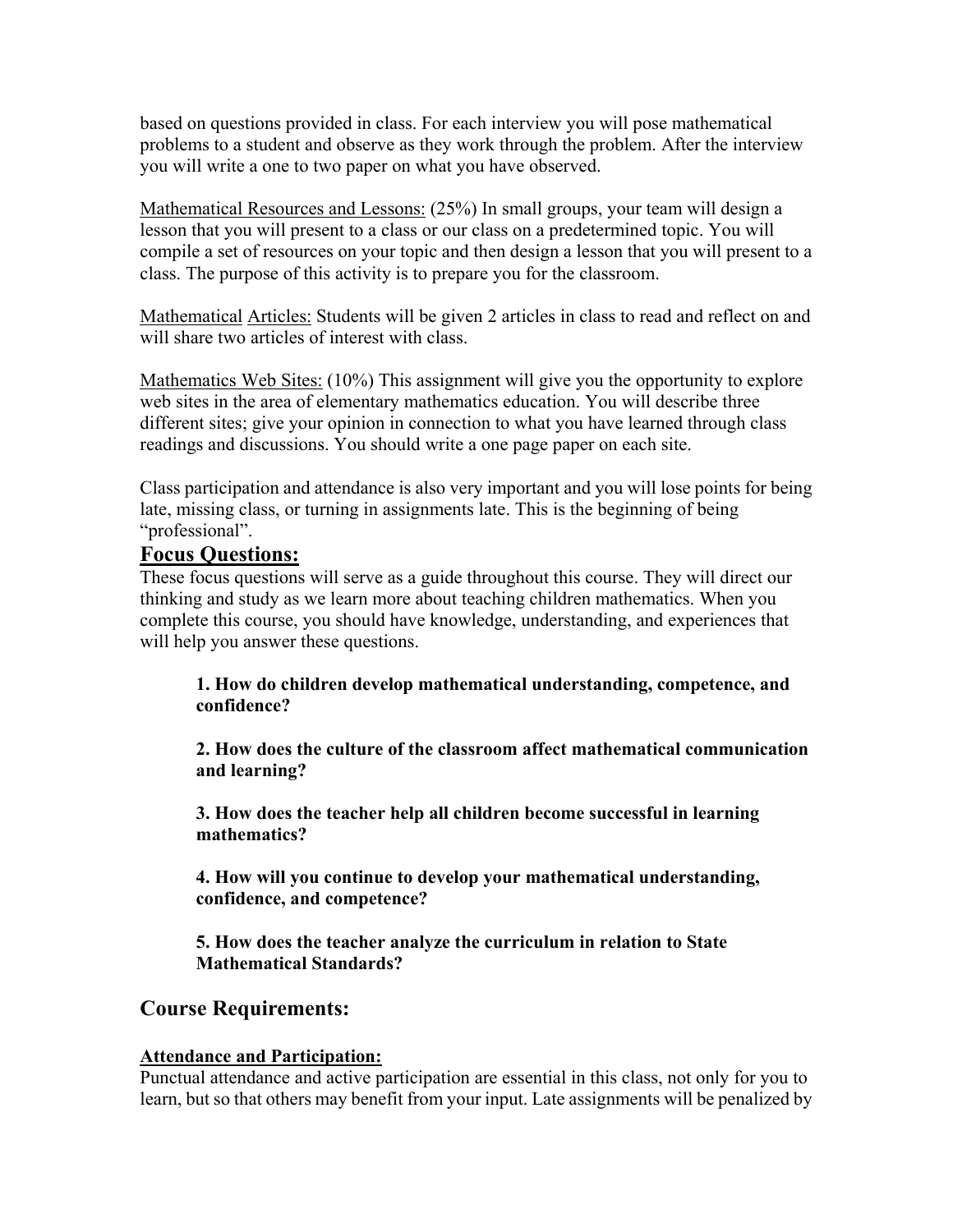a 10% reduction and after one week will be given a zero, no exceptions.

#### **Assignments:**

All written assignments must be typed and double-spaced. Assignments may be revised and resubmitted for re-grading up to a week after the assignment has been returned.

#### ¾ **Reading Reflections:**

A 1-2 page reading reflection is required for 4 sets of articles and will be due at the beginning of the next class meeting. The purpose of this assignment is to introduce you to a variety of mathematic ideas. For each article respond to the main ideas of the literature by giving your ideas, opinions, and experiences as they relate to the topic. It is not necessary to write a summary.

## ¾ **Mathematic Web Sites: Due February 11th.**

This assignment will give you the opportunity to explore web sites in the area of elementary mathematics education. You will describe three different sites, give your opinion in connection with our class readings and discuss the information on each site. You should also print an example of what you locate for each site. Your work will be evaluated on the completeness and thoughtfulness of your ideas. (1 page print-out and 1 page description for each site).

#### ¾ **Student Interview Reflections Due February 4th, February 18th , March 3rd, and March 10th.**

 $\triangleright$  This assignment will provide you the opportunity to interview 4 different elementary students' thinking about mathematics. You will arrange to interview four students about their thinking in mathematics. After the interview, you will write a paper describing the child's ideas and strategies. You should also consider what you would do next in order to continue the child's learning experiences.

The interview questions will be presented and discussed in class.

- $\checkmark$  The best thing you can be in genuinely curious. *Remember* the point of the interview is to discover how the child thinks -not to guide the child to the correct answer.
- $\checkmark$  Your primary role is to listen. Make sure you allow enough "wait time".
- $\checkmark$  If you feel the child is really struggling and frustrated you may want to adjust the questions or if all else fails, end the interview early.

#### ¾ **Planning and Teaching a Lesson/Reflection:**

For this assignment you will be divided into groups:

Week of March  $3<sup>rd</sup>$  and March  $10<sup>th</sup>$ .

Working in small groups, your team will first compile resources on a predetermined mathematical topic and then design a lesson that you will present to a class. The purpose of this lesson is to explore a variety of resources on a specific topic and to provide an opportunity to teach a mathematical lesson. After you complete this assignment you will reflect and write about your lesson. Ask yourself what did the students learn. How do you know? Did you need to make adjustments or changes during the lesson? What did you